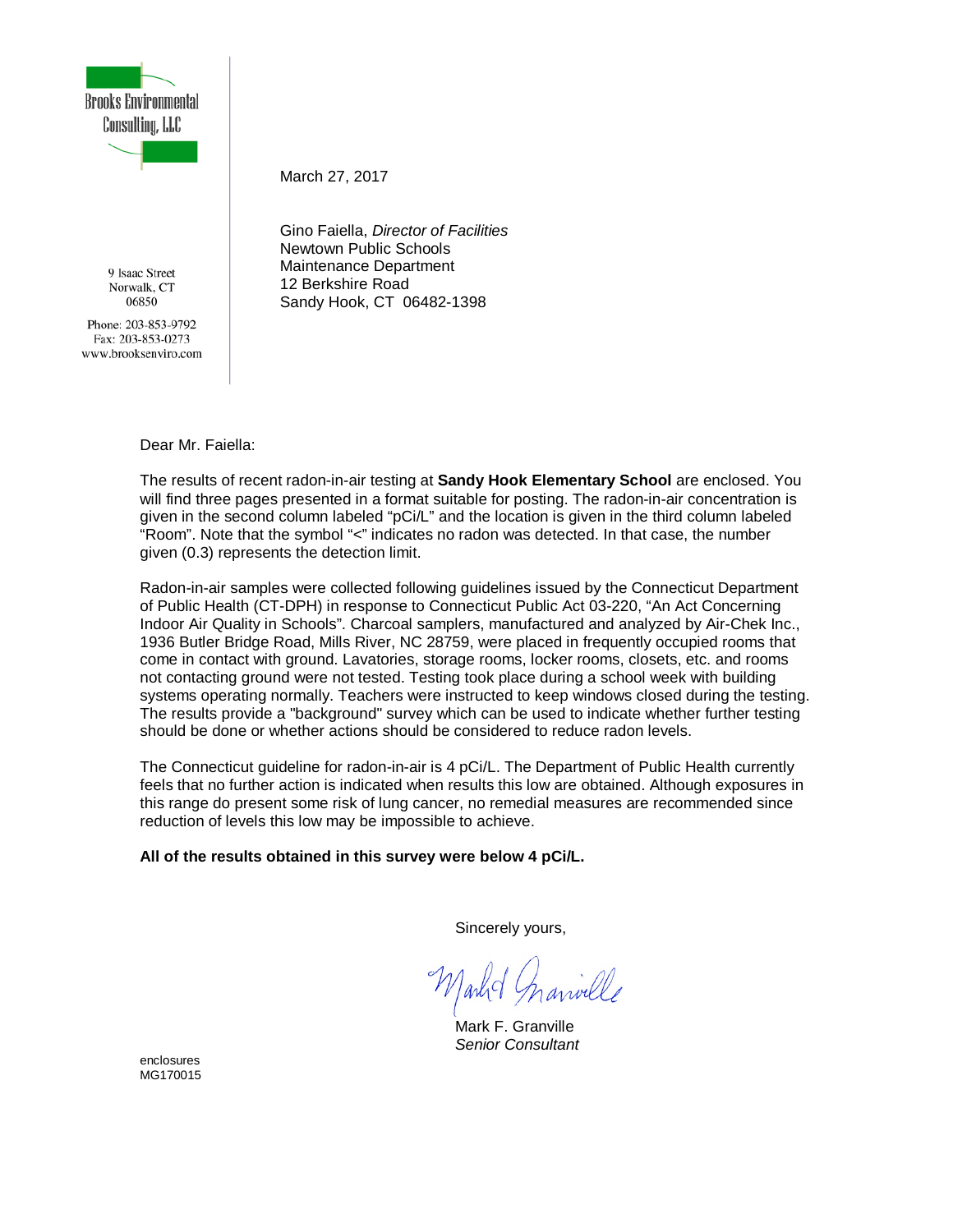#### **APPENDIX**

Some of the samples listed with the results were collected as part of quality control. These samples fall into three categories: (1) blanks, (2) duplicates, and (3) more than one device in rooms exceeding 2,000 square feet.

All the blank samples yielded <0.3, indicating this batch of packets was not contaminated and the laboratory did not introduce an upward bias. The blanks are indicated by "BL" following a room designation.

Duplicates were collected by setting two packets 4" apart in six rooms. The results indicate an overall standard deviation of measurement of less than 0.23 pCi/L.

| <b>Duplicate</b> | #1    | #2    | <b>Mean</b> | <b>StdDev</b> | <b>IRPD</b> |
|------------------|-------|-------|-------------|---------------|-------------|
| room 101         | < 0.3 | < 0.3 | < 0.3       | < 0.15        | <b>NA</b>   |
| room 110         | 0.5   | < 0.3 | < 0.4       | < 0.4         | <b>NA</b>   |
| room 122         | 0.6   | 0.6   | 0.60        | 0.00          | 0%          |
| room 137         | < 0.3 | < 0.3 | < 0.3       | < 0.15        | <b>NA</b>   |
| room 139         | < 0.3 | < 0.3 | < 0.3       | < 0.15        | <b>NA</b>   |
| room 158A        | < 0.3 | 0.6   | < 0.45      | < 0.45        | <b>NA</b>   |

The CT-DPH states that the quality of the results should be questioned if the relative percent difference (RPD) of results over 4.0 pCi/l is 25% or more. Since all of the results for duplicates are less than 4.0 pCi/L, the CT criteria is not applicable. The National Radon Safety Board states that RPD less than 37% is acceptable for results greater than 4 pCi/L and RPD less than 67% is acceptable for results less than 4 pCi/L (excluding non-detects which result in 0% or <200%). The duplicates satisfy the NRSB criteria.

Additional samples were collected in three areas over 2,000 square feet by distributing two or more packets in the area. The overall standard deviation for additional samples is consistent with the standard deviation of duplicate samples.

| <b>Additional</b> | #1    | #2       | #3    | #4    | <b>Mean</b> | <b>StdDev</b> |
|-------------------|-------|----------|-------|-------|-------------|---------------|
| café/stage        | 0.5   | < 0.3    | < 0.3 | < 0.3 | < 0.35      | < 0.24        |
| gymnasium         | < 0.3 | ${<}0.3$ | < 0.3 | < 0.3 | < 0.3       | < 0.15        |
| library           | <0.3  | < 0.3    | < 0.3 |       | < 0.3       | <0.15         |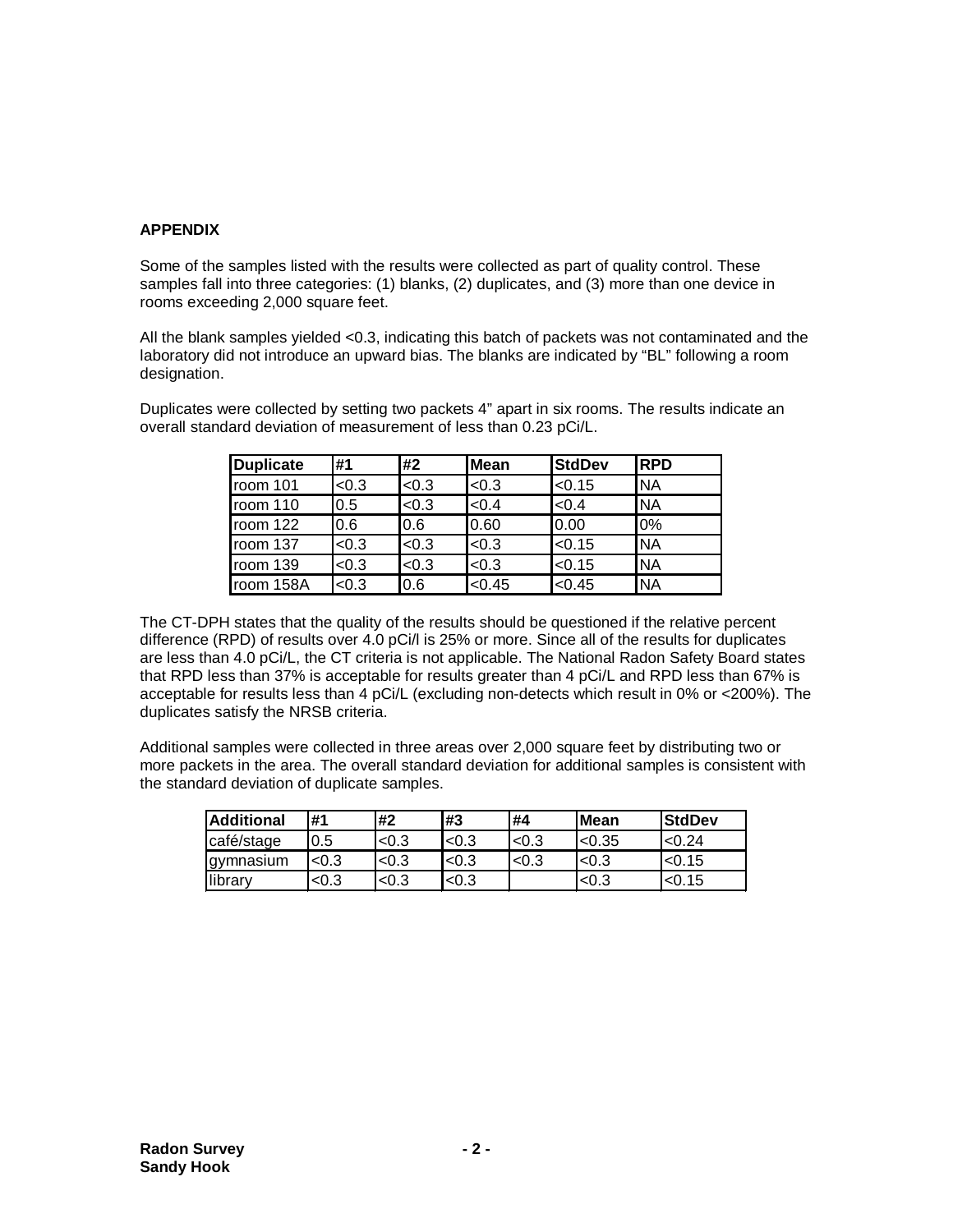# March 25, 2017 **\*\* LABORATORY ANALYSIS REPORT \*\*** Pg 1 of 3

### **NEWTOWN PUBLIC SCHOOLS / SANDY HOOK**

| Kit#    | pCi/L   | Room    | <b>Hours</b> | <b>Started</b>        | <b>Ended</b>          | <b>Analyzed</b> | <b>NOTES</b> | MST%    |
|---------|---------|---------|--------------|-----------------------|-----------------------|-----------------|--------------|---------|
| 7157863 | < 0.3   | 101     | 72           | 2017-03-20 @ 10:00 am | 2017-03-23 @ 10:00 am | 2017-03-24      |              | 2.9%    |
| 7157834 | < 0.3   | 101     | 72           | 2017-03-20 @ 10:00 am | 2017-03-23 @ 10:00 am | 2017-03-24      |              | 2.9%    |
| 7157827 | < 0.3   | 101A    | 72           | 2017-03-20 @ 10:00 am | 2017-03-23 @ 10:00 am | 2017-03-24      |              | 2.9%    |
| 7157864 | < 0.3   | 101A BL | 72           | 2017-03-20 @ 10:00 am | 2017-03-23 @ 10:00 am | 2017-03-24      |              | 2.9%    |
| 7157811 | < 0.3   | 101B    | 72           | 2017-03-20 @ 10:00 am | 2017-03-23 @ 10:00 am | 2017-03-24      |              | 2.9%    |
| 7157824 | $< 0.3$ | 101C    | 72           | 2017-03-20 @ 10:00 am | 2017-03-23 @ 10:00 am | 2017-03-24      |              | 2.9%    |
| 7157809 | < 0.3   | 101D    | 72           | 2017-03-20 @ 10:00 am | 2017-03-23 @ 10:00 am | 2017-03-24      |              | $3.6\%$ |
| 7157810 | < 0.3   | 101F    | 72           | 2017-03-20 @ 10:00 am | 2017-03-23 @ 10:00 am | 2017-03-24      |              | 2.9%    |
| 7157819 | < 0.3   | 108A    | 71           | 2017-03-20 @ 10:00 am | 2017-03-23 @ 9:00 am  | 2017-03-24      |              | 2.9%    |
| 7157808 | < 0.3   | 108B    | 72           | 2017-03-20 @ 10:00 am | 2017-03-23 @ 10:00 am | 2017-03-24      |              | $3.6\%$ |
| 7157805 | < 0.3   | 109     | 72           | 2017-03-20 @ 10:00 am | 2017-03-23 @ 10:00 am | 2017-03-24      |              | 2.8%    |
| 7157868 | 0.5     | 110     | 72           | 2017-03-20 @ 10:00 am | 2017-03-23 @ 10:00 am | 2017-03-24      |              | 2.9%    |
| 7157803 | < 0.3   | 110     | 72           | 2017-03-20 @ 10:00 am | 2017-03-23 @ 10:00 am | 2017-03-24      |              | 4.4%    |
| 7157804 | < 0.3   | 112     | 71           | 2017-03-20 @ 10:00 am | 2017-03-23 @ 9:00 am  | 2017-03-24      |              | 2.8%    |
| 7157814 | 0.7     | 116     | 71           | 2017-03-20 @ 10:00 am | 2017-03-23 @ 9:00 am  | 2017-03-24      |              | 2.9%    |
| 7157813 | 0.7     | 117     | 71           | 2017-03-20 @ 10:00 am | 2017-03-23 @ 9:00 am  | 2017-03-24      |              | 2.9%    |
| 7157802 | 0.6     | 118     | 71           | 2017-03-20 @ 10:00 am | 2017-03-23 @ 9:00 am  | 2017-03-24      |              | $2.8\%$ |
| 7157806 | 0.6     | 119     | 71           | 2017-03-20 @ 10:00 am | 2017-03-23 @ 9:00 am  | 2017-03-24      |              | $3.6\%$ |
| 7157812 | 0.8     | 120     | 71           | 2017-03-20 @ 10:00 am | 2017-03-23 @ 9:00 am  | 2017-03-24      |              | 2.9%    |
| 7157818 | 0.7     | 121     | 71           | 2017-03-20 @ 10:00 am | 2017-03-23 @ 9:00 am  | 2017-03-24      |              | 2.9%    |
| 7157821 | 0.6     | 122     | 71           | 2017-03-20 @ 10:00 am | 2017-03-23 @ 9:00 am  | 2017-03-24      |              | 3.7%    |
| 7157867 | 0.6     | 122     | 71           | 2017-03-20 @ 10:00 am | 2017-03-23 @ 9:00 am  | 2017-03-24      |              | 3.7%    |
| 7157815 | 0.6     | 123     | 71           | 2017-03-20 @ 10:00 am | 2017-03-23 @ 9:00 am  | 2017-03-24      |              | 2.1%    |
| 7157865 | < 0.3   | 123 BL  | 71           | 2017-03-20 @ 10:00 am | 2017-03-23 @ 9:00 am  | 2017-03-24      |              | 2.9%    |
| 7157825 | < 0.3   | 125A    | 72           | 2017-03-20 @ 10:00 am | 2017-03-23 @ 10:00 am | 2017-03-24      |              | 2.9%    |
| 7157835 | < 0.3   | 125B    | 72           | 2017-03-20 @ 10:00 am | 2017-03-23 @ 10:00 am | 2017-03-24      |              | 3.7%    |
| 7157828 | < 0.3   | 125C    | 72           | 2017-03-20 @ 10:00 am | 2017-03-23 @ 10:00 am | 2017-03-24      |              | 2.9%    |
| 7157837 | < 0.3   | 126     | 72           | 2017-03-20 @ 10:00 am | 2017-03-23 @ 10:00 am | 2017-03-24      |              | 2.1%    |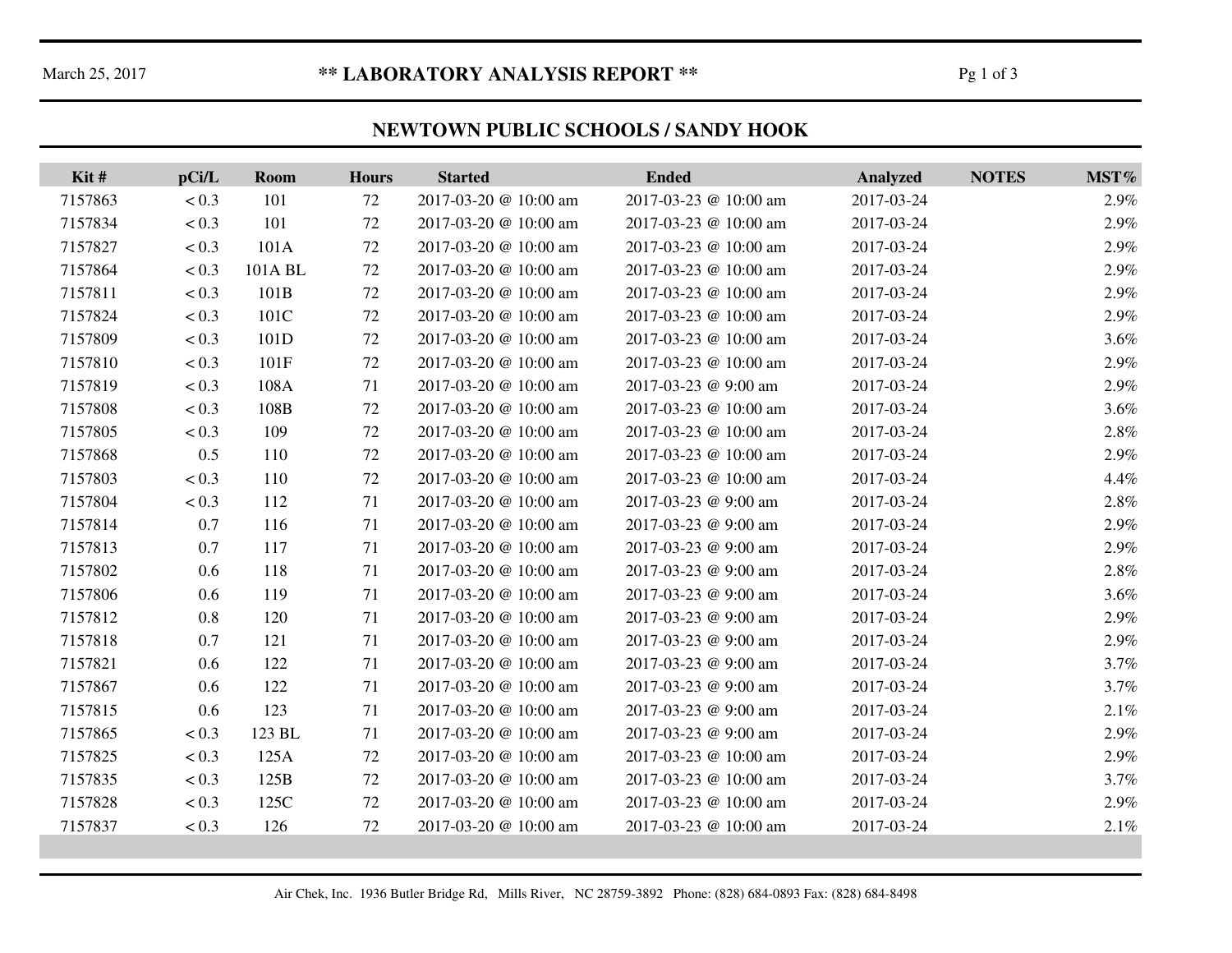# March 25, 2017 **\*\* LABORATORY ANALYSIS REPORT \*\*** Pg 2 of 3

### **NEWTOWN PUBLIC SCHOOLS / SANDY HOOK**

| Kit#    | pCi/L | Room        | <b>Hours</b> | <b>Started</b>        | <b>Ended</b>          | <b>Analyzed</b> | <b>NOTES</b> | MST% |
|---------|-------|-------------|--------------|-----------------------|-----------------------|-----------------|--------------|------|
| 7157826 | < 0.3 | 128         | 72           | 2017-03-20 @ 10:00 am | 2017-03-23 @ 10:00 am | 2017-03-24      |              | 2.9% |
| 7157822 | < 0.3 | 129         | 72           | 2017-03-20 @ 10:00 am | 2017-03-23 @ 10:00 am | 2017-03-24      |              | 2.9% |
| 7157823 | < 0.3 | 130         | $72\,$       | 2017-03-20 @ 10:00 am | 2017-03-23 @ 10:00 am | 2017-03-24      |              | 2.9% |
| 7157833 | < 0.3 | 131         | $72\,$       | 2017-03-20 @ 10:00 am | 2017-03-23 @ 10:00 am | 2017-03-24      |              | 2.9% |
| 7157832 | < 0.3 | 132         | 72           | 2017-03-20 @ 10:00 am | 2017-03-23 @ 10:00 am | 2017-03-24      |              | 2.9% |
| 7157836 | < 0.3 | 133         | $72\,$       | 2017-03-20 @ 10:00 am | 2017-03-23 @ 10:00 am | 2017-03-24      |              | 3.7% |
| 7157838 | < 0.3 | 137         | 72           | 2017-03-20 @ 10:00 am | 2017-03-23 @ 10:00 am | 2017-03-24      |              | 2.9% |
| 7157866 | < 0.3 | 137         | 72           | 2017-03-20 @ 10:00 am | 2017-03-23 @ 10:00 am | 2017-03-24      |              | 2.9% |
| 7157862 | < 0.3 | 139         | 72           | 2017-03-20 @ 10:00 am | 2017-03-23 @ 10:00 am | 2017-03-24      |              | 2.9% |
| 7157852 | < 0.3 | 139         | 72           | 2017-03-20 @ 10:00 am | 2017-03-23 @ 10:00 am | 2017-03-24      |              | 2.9% |
| 7157854 | < 0.3 | 140         | 71           | 2017-03-20 @ 11:00 am | 2017-03-23 @ 10:00 am | 2017-03-24      |              | 2.9% |
| 7157869 | < 0.3 | 140 BL      | 71           | 2017-03-20 @ 11:00 am | 2017-03-23 @ 10:00 am | 2017-03-24      |              | 3.7% |
| 7157853 | < 0.3 | 141         | 71           | 2017-03-20 @ 11:00 am | 2017-03-23 @ 10:00 am | 2017-03-24      |              | 2.9% |
| 7157831 | < 0.3 | 142         | 72           | 2017-03-20 @ 10:00 am | 2017-03-23 @ 10:00 am | 2017-03-24      |              | 2.9% |
| 7157829 | < 0.3 | 143         | 72           | 2017-03-20 @ 10:00 am | 2017-03-23 @ 10:00 am | 2017-03-24      |              | 2.9% |
| 7157841 | < 0.3 | 144         | 72           | 2017-03-20 @ 10:00 am | 2017-03-23 @ 10:00 am | 2017-03-24      |              | 2.9% |
| 7157839 | < 0.3 | 145         | 72           | 2017-03-20 @ 10:00 am | 2017-03-23 @ 10:00 am | 2017-03-24      |              | 2.9% |
| 7157830 | < 0.3 | 146         | 72           | 2017-03-20 @ 10:00 am | 2017-03-23 @ 10:00 am | 2017-03-24      |              | 2.9% |
| 7157840 | < 0.3 | 147         | 72           | 2017-03-20 @ 10:00 am | 2017-03-23 @ 10:00 am | 2017-03-24      |              | 2.9% |
| 7157856 | 0.6   | 149         | 71           | 2017-03-20 @ 11:00 am | 2017-03-23 @ 10:00 am | 2017-03-24      |              | 3.7% |
| 7157855 | < 0.3 | 149C        | 71           | 2017-03-20 @ 11:00 am | 2017-03-23 @ 10:00 am | 2017-03-24      |              | 3.7% |
| 7157858 | 1.3   | 153A        | 71           | 2017-03-20 @ 11:00 am | 2017-03-23 @ 10:00 am | 2017-03-24      |              | 2.9% |
| 7157848 | < 0.3 | 158A        | 71           | 2017-03-20 @ 11:00 am | 2017-03-23 @ 10:00 am | 2017-03-24      |              | 3.7% |
| 7157843 | 0.6   | 158A        | 71           | 2017-03-20 @ 11:00 am | 2017-03-23 @ 10:00 am | 2017-03-24      |              | 2.9% |
| 7157845 | < 0.3 | 161B        | 71           | 2017-03-20 @ 11:00 am | 2017-03-23 @ 10:00 am | 2017-03-24      |              | 2.9% |
| 7157844 | < 0.3 | 161B BL     | 71           | 2017-03-20 @ 11:00 am | 2017-03-23 @ 10:00 am | 2017-03-24      |              | 3.7% |
| 7157857 | 0.5   | <b>CAFE</b> | 71           | 2017-03-20 @ 11:00 am | 2017-03-23 @ 10:00 am | 2017-03-24      |              | 2.9% |
| 7157859 | < 0.3 | <b>CAFE</b> | 71           | 2017-03-20 @ 11:00 am | 2017-03-23 @ 10:00 am | 2017-03-24      |              | 3.7% |

Air Chek, Inc. 1936 Butler Bridge Rd, Mills River, NC 28759-3892 Phone: (828) 684-0893 Fax: (828) 684-8498